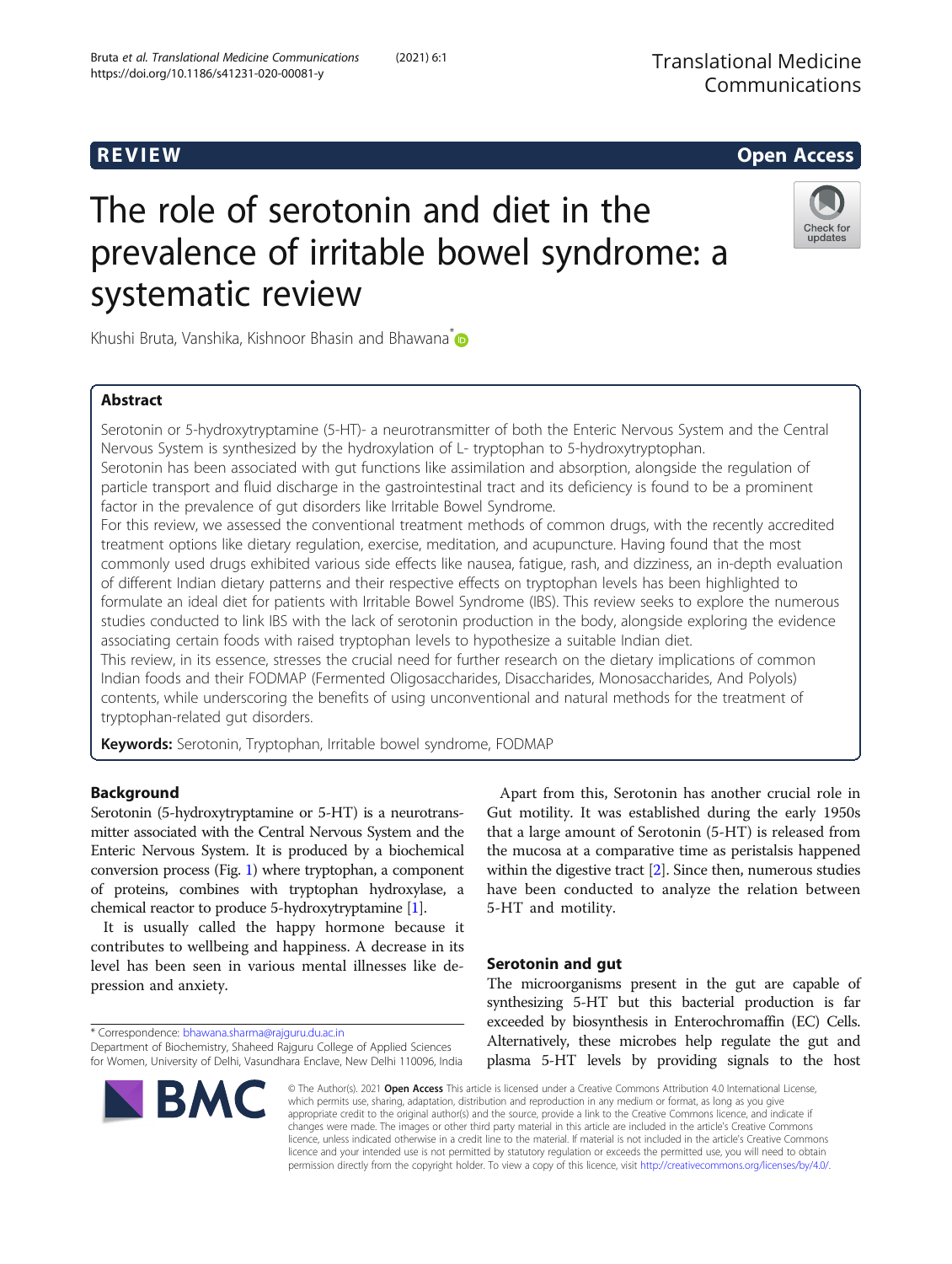<span id="page-1-0"></span>

mucosal cells in the form of Tryptophan hydroxylase 1 (TPH1) expression [\[3\]](#page-7-0). Moreover, it has been directly affirmed that Enterochromaffin (EC) cells are without a doubt mechanically sensitive and express the mechanosensitive molecule channel. (Fig. [2](#page-2-0)).

Studies like the Tyrode arrangement, utilizing modified Trendelenburg's strategy were conducted in a confined portion of the lumen to study the role of 5-HT in peristaltic reflex [[4](#page-7-0)–[6\]](#page-7-0). Grider, in 1998, illustrated the part of 5-HT-4 receptor ascending contraction and descendingrelaxation in the jejunum of humans, guinea pigs, and rodents. 5-HT3 has to be included in motility and discharge [\[7](#page-7-0)]. Luminal 5-HT is required for intestinal supplement and water assimilation, and impacts bicarbonate and electrolyte discharge into the lumen [\[8](#page-7-0)–[10](#page-7-0)]. Through stimulation of 5-HT3 receptors on intestinal vagal afferent nerve endings, EC-cell–derived 5- HT increases postprandial pancreatic protein release, synergistically with cholecystokinin [[11\]](#page-7-0). This, in turn, increases absorption and assimilation of additional luminal secretion. Gastrointestinal 5-HT increases bile activity by increasing the expression of the apical sodium-dependent bile salt transporter [\[12\]](#page-7-0). As such, 5-HT may act as a referee of several impacts that are credited to both 5-HT and Glucagon-Like Peptide-2, checking restriction of gastric cleansing and nutrient-stimulated gastric release [\[13](#page-7-0)–[16](#page-7-0)].

Evidence for direct regulation comes from recent studies on lab-raised and gut microbiome-deficient, germfree animals. They have high levels of circulating tryptophan and lower levels of serotonin but once gut microbes are introduced, falling levels of circulating tryptophan are observed [\[17](#page-7-0)].

Fasting also fortifies the synthesis and discharge of 5- HT from EC cells in mice due to increased translation of TPH1 [\[18](#page-7-0)]. Upon detection of low glucose by colonic EC cells, that mirror in-vitro fasting conditions, an increase in TPH1 expression, and 5-HT production and release are observed [[19\]](#page-7-0).

Irritable Bowel Syndrome (IBS) is a chronic gastrointestinal disorder affecting about 9–23% of the population in the world. It includes a group of symptoms including abdominal pain and changes in the pattern of bowel movements, without any evidence of underlying damage. IBS has been divided into 4 types depending on whether diarrhea, constipation, both, or neither are common (IBS-D, IBS-C, IBS-M, IBS-U). There is no specific laboratory or imaging test that can be helpful in the diagnosis of IBS. Physicians use 3 sets of diagnostic criteria for IBS which are:

- 1. Rome Criteria: This includes abdominal pain and discomfort lasting on average at least 1 day a week in the last 3 months. Pain and Discomfort are associated with defecation.
- 2. Manning Criteria: This focus on pain relieved by passing stool and on having incomplete bowel movements, mucus in stool, and changes in stool consistency.
- 3. Type of IBS: Symptoms according to the type of IBS are observed.

# Relationship between serotonin and irritable bowel syndrome

Numerous studies were done to legitimize the relation of Irritable Bowel Syndrome to the lack of serotonin synthesis and release. Gene knockout and Gene transformation were among the best techniques used to study this relationship. Researchers examined that a decrease in the production of intestinal serotonin leads to the weakening of the intestinal lining, which inevitably results in clogging or constipation and an increment in serotonin levels within the gut [[20\]](#page-7-0).

One hypothesis is that the Serotonin Transporter-SERT is deficient in the enterocytes of individuals with IBS. Another hypothesis focuses on diminished numbers of enterochromaffin cells within the GI tract of individuals with IBS.

It was shown that the upregulation of the Indoleaminepyrrole 2,3-dioxygenase activates a metabolic pathway, which is also likely to be associated with the pathogenesis of IBS. Afterward, considerations have shown that both females [[21](#page-7-0)] and males [\[22\]](#page-7-0) with IBS have extended kynurenine concentrations compared to controls. Therefore,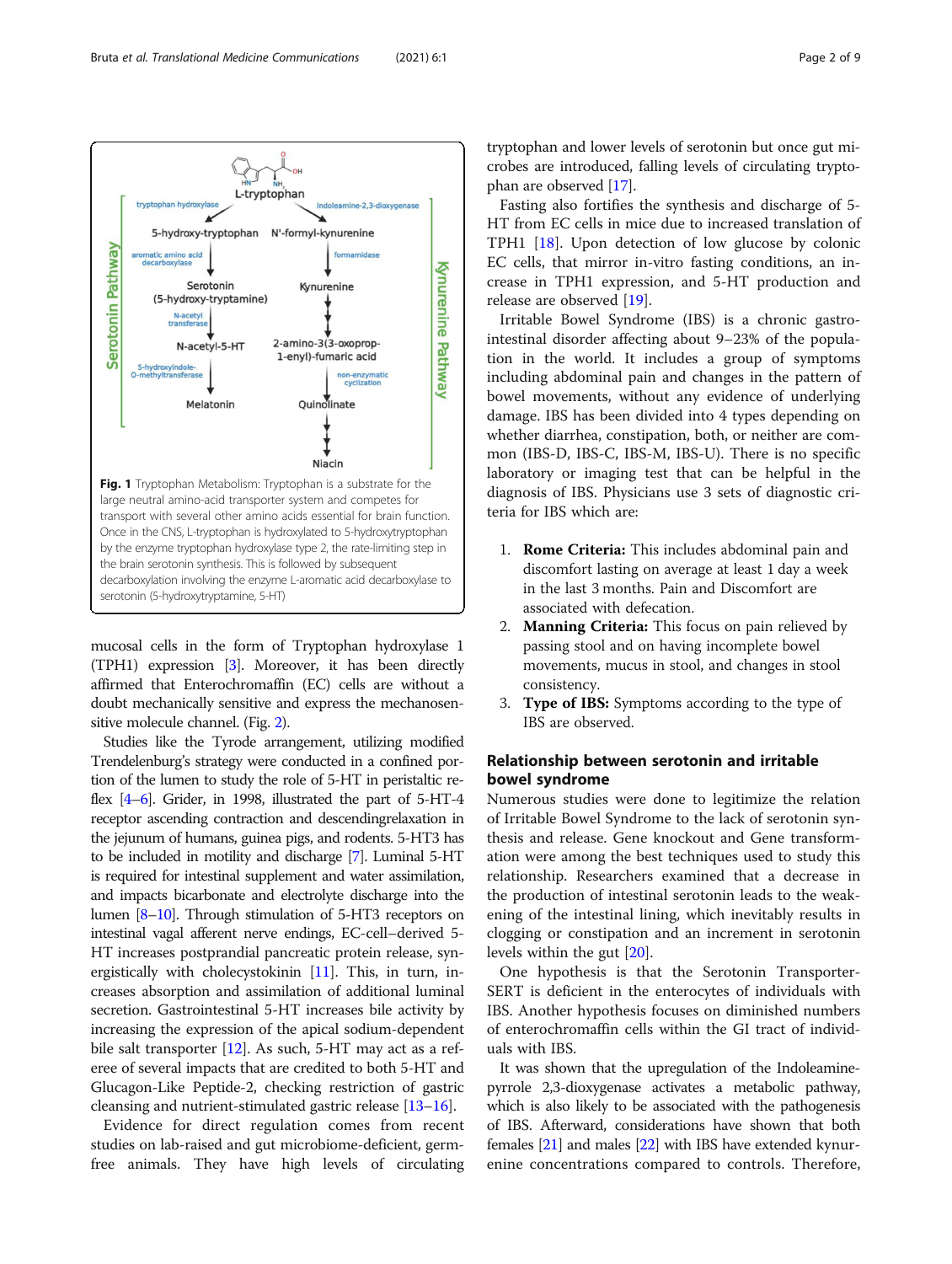<span id="page-2-0"></span>

a positive relationship was found between IBS and the kynurenine/tryptophan extent. Those with extraordinary IBS side impacts have extended shunting of tryptophan along the kynurenine pathway which contributes to the unusual serotonergic function. SERT expression is seen to be diminished in IBS patients [[23\]](#page-7-0). On the other hand, SSRI administration increases colonic motility and highamplitude compressions are related to stomach cramping [[24](#page-7-0)]. Chronic treatment of mice with the specific serotonin reuptake inhibitor (SSRI) paroxetine, reduced stool yield, and delayed upper GI tract movement [[25](#page-7-0)]. These discoveries propose that changed mucosal 5-HT signaling seems to contribute to the indications of IBS.

# IBS and its subtypes

There are three major subtypes of IBS. IBS-D is associated primarily with diarrhea, IBS-C is concerned with constipation and lastly, the third subtype deals with mixed symptoms of both constipation and diarrhea There have been studies that were conducted to compare the SERT-P polymorphism in IBS patients and sound individuals. This polymorphism comes about in a long (L) and a brief (S) allele. It can occur as homozygous (S/S) genotypes, heterozygous (L/S) SERT genotypes, and homozygous long (L/L) genotypes.

This study demonstrated that the SERT-P polymorphism was related to IBS-C within the Indian populace. The recurrence of the SERT-P S/S genotype was higher in IBS-C patients than in normal individuals [[26](#page-7-0)].

In IBS-D, there has been no identified distinction in the basal or fortified mucosal 5-HT release, despite the finding that both mucosal 5-HT secretion and TpH1 mRNA levels are declined [\[27\]](#page-7-0). Postprandial 5-HT levels are elevated in platelet-poor plasma tests from IBS-D [[28](#page-7-0)–[30](#page-7-0)] or post-infectious IBS patients, but they have been reduced or unchanged in IBS-C.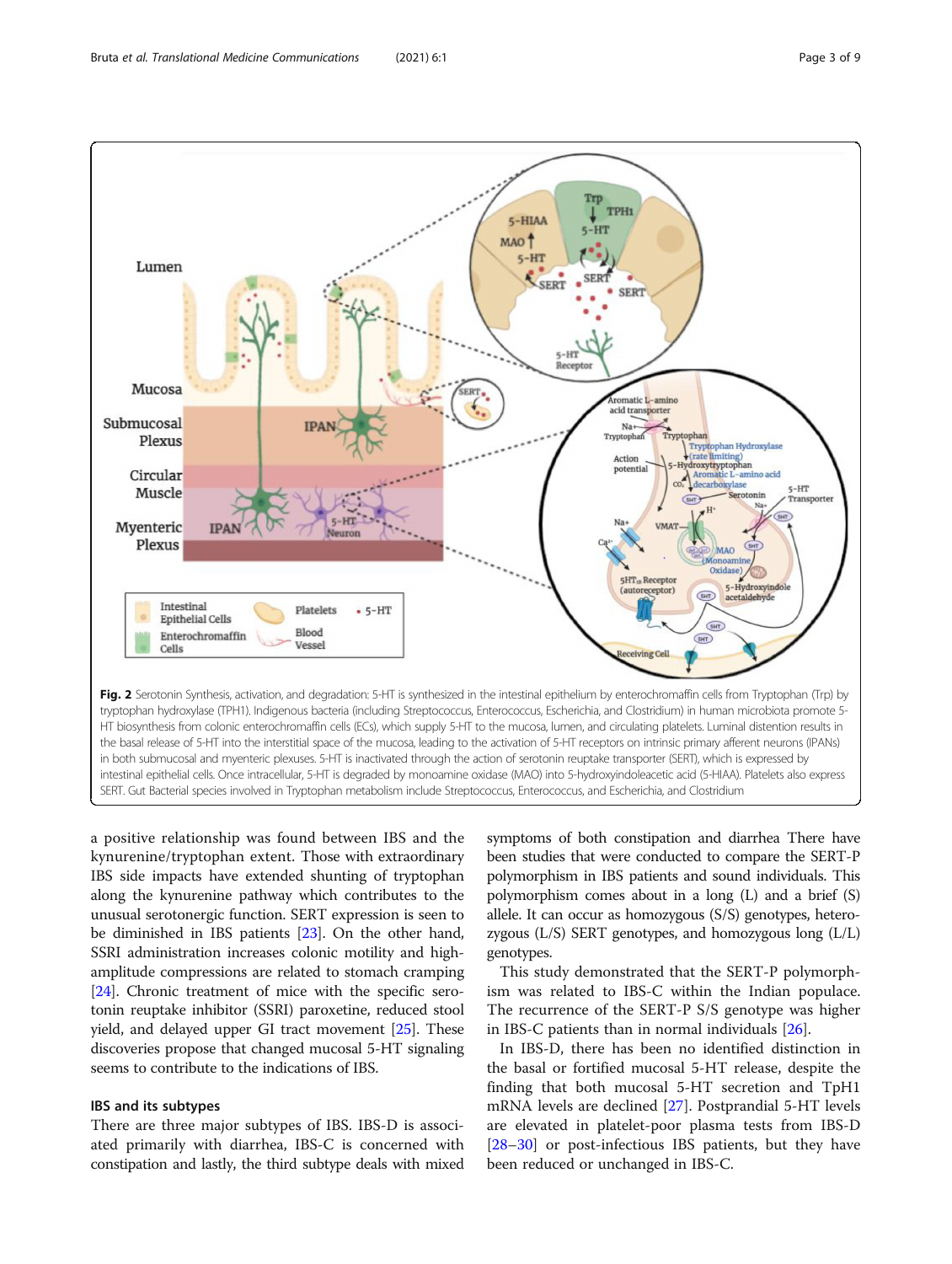### IBS and mental illness

IBS and its symptoms largely impact daily activities and body image and are a cause of worry to patients. IBS is usually related to disgrace, and patients are stigmatized as 'frequent fliers' or 'somatizers'. Cognitive behavior therapy (CBT) could be a psychological or 'talking' therapy, which can be significantly helpful for patients with IBS. Fifty to 90% of IBS patients have a co-existing psychological condition, reminiscent of anxiety or depression (Table 1). Researchers have found high levels of reported sexual and emotional abuse among patients with IBS. Somatization disorder (SD), a psychiatric disorder has a prevalence of around 25% in patients with IBS, compared with around 1% among the overall population [\[31\]](#page-7-0).

# Treatment of IBS

#### Conventional method

Drugs are the most common treatment options for patients with gut disorders like IBS.

In cases of IBS-D and pain-predominant IBS, antispasmodics are used as the first-line treatments and include calcium channel blockers and neurokinin-type 2 receptor antagonists. Rifaximin is deemed to be the best second-line treatment for IBS-D. Rifaximin (RFX), is a non-absorbable antibiotic that inhibits protein synthesis and translation through binding to the beta subunit of bacterial DNAdependent RNA polymerase. RFX should be avoided in patients with hepatic impairment and in the case of pregnant women, this medication should be taken with caution due to the potential hazards to the fetus. For patients with IBS-C, besides fiber and laxatives, the most plausible option as a second-line treatment is linaclotide (LIN) [\[32](#page-7-0)]. Caution should be taken in pregnant women as it showed severe maternal toxicity in animal studies. Administration of LIN is not affected by renal or hepatic impairment as it is metabolized within GI-tract. Thus, laxatives should be chosen wisely and used with caution.

Ondansetron (OND) helps in relieving stool frequency, stool urgency, colonic transit time, and stool consistency. It is proved to have lower efficacy with disease progression; hence, it is only suitable for IBS with mild diarrhea. However, most of the OND treated patients experience constipation followed by headache, rectal bleeding, abdominal pain and backache.

As with other drugs for IBS-D, constipation and nausea are the first common side effects among patients treated by eluxadoline tablets. Patients without gallbladder tend to have sphincter of Oddi spasm (SOS) and pancreatitis. Eluxadoline should be avoided in patients with any stage of hepatic impairment as the plasma concentration made a 16-fold and 4-fold rise in severe and mild/moderate cases.

#### Alternative/ complementary treatment

Besides the conventional use of drugs to treat IBS, studies have also focused on many alternative treatments.

For instance, *meditation* was recently linked with an increase in dopamine levels. A study by Perreau-Linck and colleagues was among the first to show that self-induced changes in mood can affect one's serotonin production.

Another approach used in elevating serotonin levels is exposure to bright light.

In a study that assessed measurements of the serotonin metabolite 5-hydroxyindoleacetic acid (5-HIAA) in the venous outflow from the brain, a direct relation was observed between the duration of bright sunlight and the rate of serotonin synthesis. Similarly, serotonin levels are higher in the post-mortem brain of humans who died during summers, as compared to those who died during winters. In rats, the highest serotonin levels are observed during the light part of the light-dark cycle. In humans, the effect of tryptophan deficiency on the mood of healthy individuals was seen to be highly diminished under bright light, as opposed to dim light.

Exercise is also believed to increase serotonin function in the brain. Major studies in this matter were initiated under the hypothesis that the fatigue caused by exercise leads to increased plasma tryptophan and diminished levels of branched-chain amino acids (BCAAs) leucine, isoleucine, and valine This causes a significant increase in tryptophan availability as BCCAs can hinder tryptophan transport to the brain.

Post and colleagues assessed the biogenic amine metabolites in cerebrospinal fluid (CSF) of clinically

Table 1 IBS Patients with co-existing Mental illness studies

| <b>TWING I</b> TOO F QUEFILO WILLE CO. CADEFINING IWICH IIITICOD DEQUICO |                           |                                                       |  |  |
|--------------------------------------------------------------------------|---------------------------|-------------------------------------------------------|--|--|
| Study                                                                    | <b>Number of Patients</b> | Percentage of participants with psychological illness |  |  |
| Blanchard et al (2007)                                                   | 210                       | 66.6% (DSM-IV Axis<br>type-1 disorder)                |  |  |
| Kennedy et al (2005)                                                     | 149                       | 43% (Any psychological disorder in the past year)     |  |  |
| Payne and Blanchard (1995)                                               | 34                        | 85% (DSM-IV Axis<br>type-1 disorder)                  |  |  |
| Tkachuk et al (2003)                                                     | 28                        | 68% (DSM-IV Axis type-1 disorder)                     |  |  |

Deficiency of serotonin is common in IBS and as well as in many mental disorders. Many studies were done to study the existence of mental illness in IBS patients, here are enlisted some of the studies with the percentage of IBS patients with psychological illness [[31](#page-7-0)]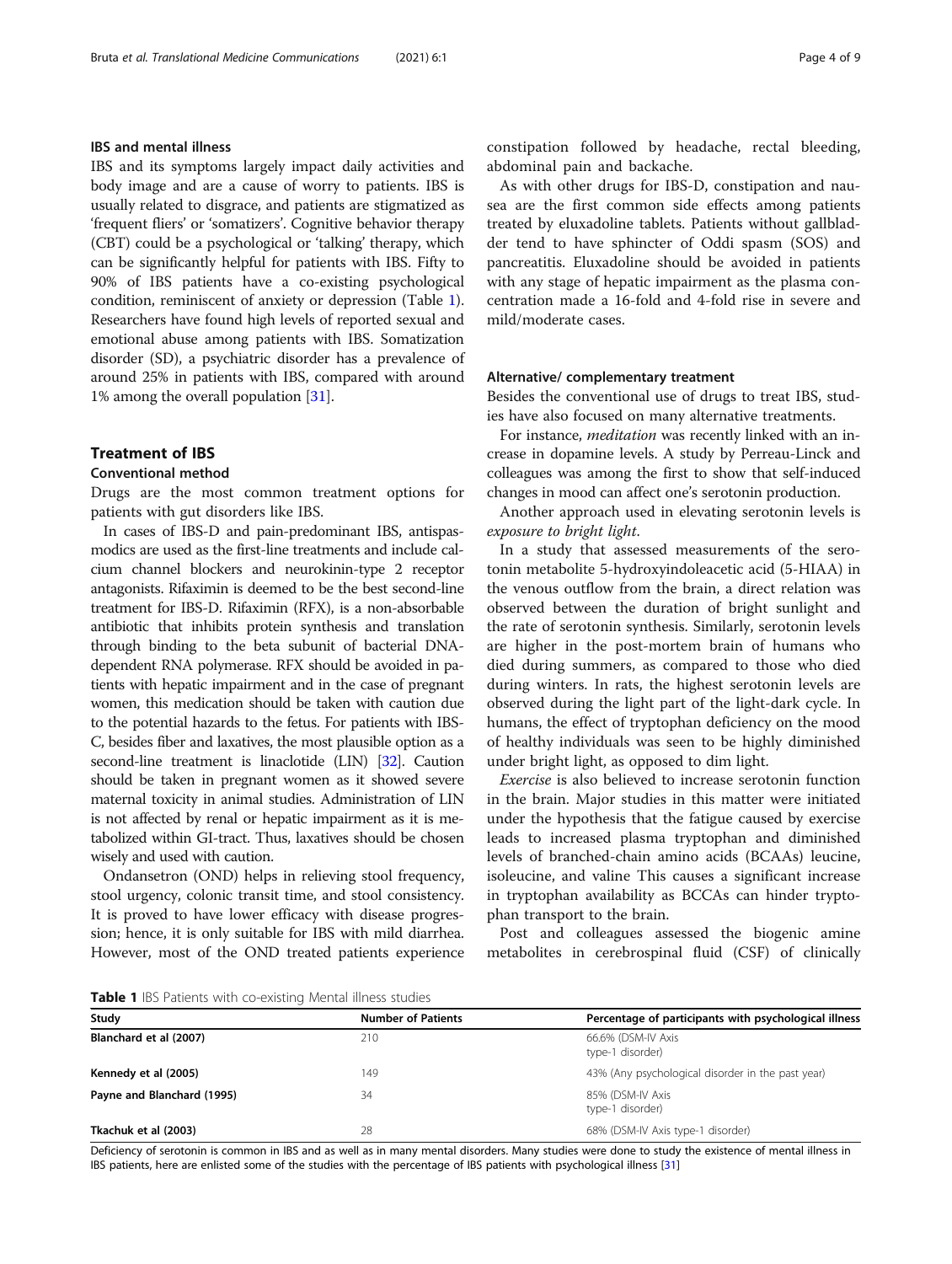depressed patients before and after an elevation in their physical activity [[33](#page-7-0)].

Patrick and Ames in 2015, studied the effects of aerobic exercise on brain serotonin levels. Exercise has the potential to increase tryptophan's chances of crossing the blood-brain barrier by muscular- uptake of competitive amino acids [\[34](#page-7-0)].

Regular exercise (30 min of swimming daily, 4 weeks) was seen to increase serotonin metabolism and production in the brainstem and cerebral cortex but decrease hippocampal serotonin levels.

In another study, the introduction of a low-to-moderate intensity exercise regime significantly improved IBS symptoms and this improvement remained considerable even 60 days post-training. However, signs of inflammation, oxidative stress, antioxidants, and other IBS symptoms were observed 8 weeks post-training. This led to the conclusion that a regular exercise routine is essential to conserve the benefits of exercise training.

Another well-known factor is diet. Foods that are rich in tryptophan are often believed to be associated with elevated serotonin levels. Since the early 1970s, nutritional research developments show that brain function is influenced by the availability of various nutrients in the diet. In the mid-1970s, Gessa et al. demonstrated that acute administration of a mixture of essential amino acids lacking Tryptophan (Trp-free mixture) produced a specific and long-lasting reduction of brain tryptophan and serotonin levels in rats [\[35](#page-7-0)].

Administration of this Trp-free amino acid mixture in rats produced a sharp drop in the concentration of serum tryptophan associated with a decrease in brain tryptophan, serotonin (5-HT), and 5-hydroxyindoleacetic acid (5-HIAA) levels in rats.

Ingestion of only proteins diminishes rat brain Tryptophan and 5-HT because all of the amino acids compete with tryptophan for transportation across the bloodbrain barrier. Conversely, carbohydrate consumption increases Trp and 5-HT levels in the brain as ingestion of carbohydrates increases blood insulin levels which in turn increases the uptake of branched-chain amino acids into muscles, thus decreases their plasmic concentration and competition at the blood-brain barrier.

A minor component of milk, α-Lactalbumin, contains relatively more tryptophan than most proteins. In small quantities, the ingestion of  $\alpha$ -lactalbumin is seen to improve mood and cognition under certain circumstances, probably owing to elevated serotonin [[36\]](#page-7-0).

Dietary fibre is a safe and cheap way to improve IBS. As an example, bran is proved to be a natural bulking agent [[37\]](#page-7-0).

Peppermint oil is a common remedy for IBS and abdominal pain. It counters spasmodic movements by the transport of calcium ions across the cell membrane.

Techniques like Acupuncture and Colon Hydroscopy are also considered to help relieve abdominal distress. It has been indicated that several acupoints have distinguished effects on D-IBS, C-IBS, and abdominal irritation. It is known to exhibit certain gut responses that lead to inhibited acid output, reduced rectal hypersensitivity, and normalized motility. However, this effect is not always observed. Nevertheless, the National Institute for Health and Care Excellence (NICE) guidelines do promote the use of acupuncture to treat IBS.

Colon hydrotherapy (CHT) is a minimal access technique widely adopted to treat bowel inconsistencies. However, several side effects such as perforation, rectal bleeding, and pelvic abscess have been reported [\[38\]](#page-7-0).

# **Discussion**

The relationship between Serotonin and Gut has been stated in various research papers including various Gutrelated disorders like Irritable Bowel Syndrome (IBS) and their treatments along with detailed information of Serotonin-rich drugs to improve bodily functions but most of these studies include data based on populations of the countries in the west. Through this review paper, we have tried to discuss such disorders in the context of India's population and dietary routines including food items commonly consumed in different regions of India along with their tryptophan content and hence formulated an ideal diet (as per the data) which in the future, can be introduced to various IBS patients to check its effectiveness in improving their condition.

#### Serotonin and diet

A considerable amount of studies associate depleting serotonin levels with a dietary tryptophan deficiency. These studies also show that changes in plasma tryptophan influence brain tryptophan and thus, 5-HT concentrations. One such study on rats, at the Institute of Pharmacology and Nutritional Physiology, University of Cagliari, proved that a substantial decline in serum and brain tryptophan levels is followed by a decrease in 5-HT and 5-hydroxyindoleacetic acid (5-HIM), within 2 hours of consuming a tryptophan deficient diet [[39](#page-7-0)]. It was also found that serotonin levels were increased when insulin was ejected into the body. The fatty acid, carbohydrate, protein components of the diet are believed to be responsible for a hike in insulin secretion; which in turn, increases plasma tryptophan levels. The elevation in plasma tryptophan, due to carbohydrates also elicits a simultaneous increase in brain tryptophan, thus raising the brain serotonin concentration [[40](#page-7-0)]. However, a hypercaloric, high-fat-high-sugar diet is seen to significantly decrease SERT-binding by about 30% [[41](#page-7-0)] Thus, diets like the ketogenic diet (KD), which is a lowcarbohydrate, high-fat, is shown to affect concentrations of norepinephrine, dopamine, and serotonin, which in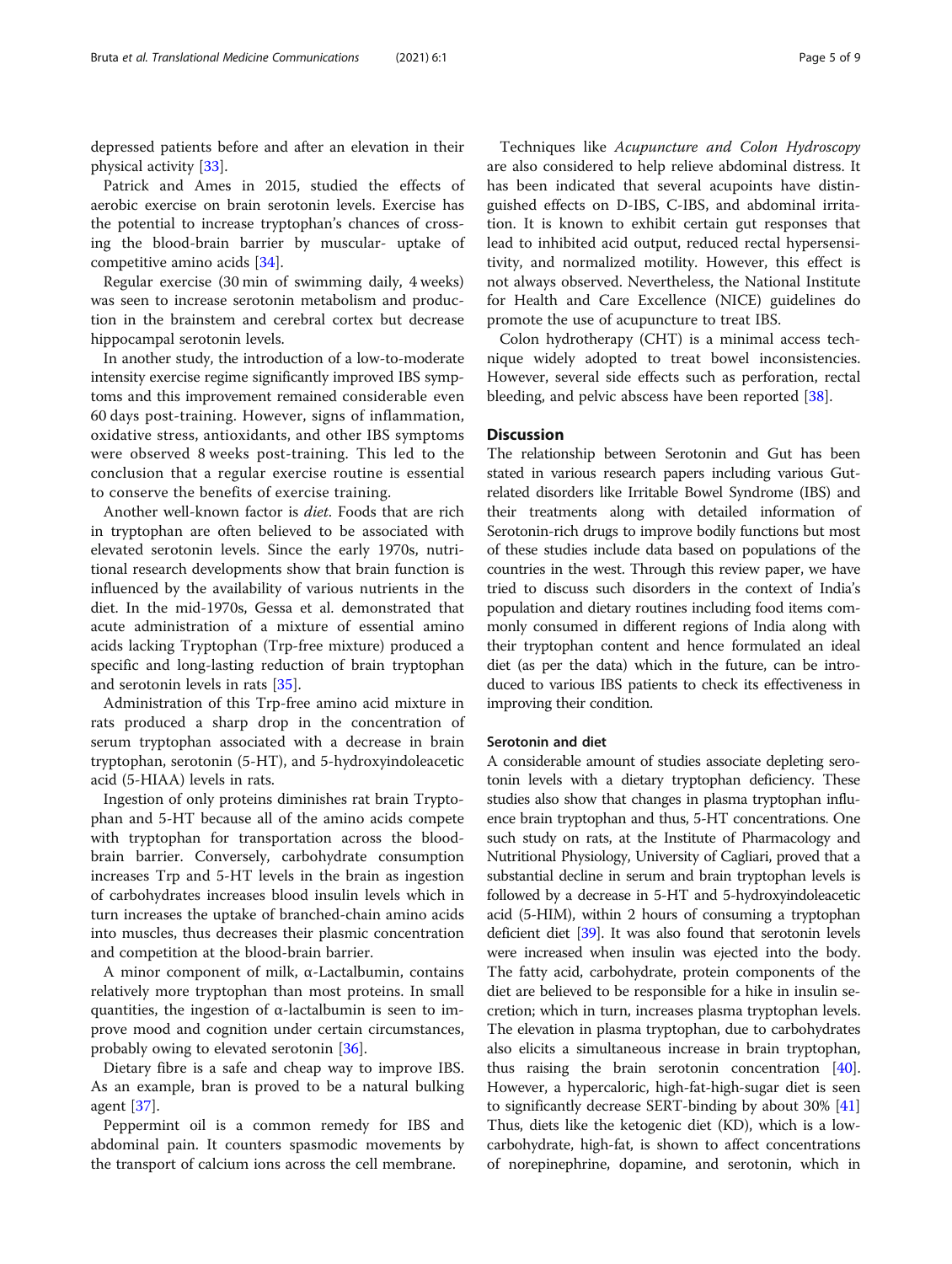<span id="page-5-0"></span>turn are proven to modulate seizure susceptibility in many animal models [[40](#page-7-0)]. Such snacking-centric diets can therefore alter the serotonergic system and increase obesity risks.

This relationship between brain-serotonin and diet can also prove to be clinically important. Food items that are known to raise 5-HT levels, can be fed to patients to modulate brain outputs, associated with serotonergic neurons. Drug-efficacy for serotonin-receptor interactions may also be enhanced using this knowledge. Alternatively, the effectiveness of 5-HT blocking drugs can also be increased by the administration of tryptophandeficient diets [[42\]](#page-7-0).

It has been well established that a tryptophan-rich and FODMAP-low diet can aid in alleviating the symptoms of IBS. However, such dietary intervention has mostly been hypothesized for a western diet. In this review, we have discussed a diet based on the daily food intake of an average Indian individual. The daily L-tryptophan requirement for a normal human is 900–1000 mg [\[43](#page-7-0)].

The diet of an IBS patient should be developed, keeping in mind the following aspects-

1. Water-soluble fiber- Dietary fiber increases stool bulk by stimulating colonic mucosa. However, consuming water-insoluble fiber, like bran, may further cause abnormal bloating and intestinal discomfort whereas water-soluble fiber like psyllium often aids in relieving symptoms of GI tract disorders [[44\]](#page-7-0).

- 2. Low fat- Patients with IBS are often subjected to gas retention (bloating), nausea, and distension caused by the intraluminal fat in the small intestine. They exhibit abnormal lipid dependent motor dysfunction and increased rectal hypersensitivity. Thus, few patients associate IBS with fat-intake. However, regular differences in dietary fat consumption levels have not been found between sound individuals and IBS patients [[45\]](#page-8-0).
- 3. Gluten-free- Gluten is a mixture of proteins- gliadin and glutenin. It increases intestinal permeability by changing the function of the mucosal barrier. A gluten-free diet would ultimately lead to decreased permeability and reduced bowel frequency in IBS-D patients. This would also cause a reduced intake of FODMAPS which would ultimately aid in relieving IBS symptoms.
- 4. Low FODMAPs- FODMAPs (Fermented Oligosaccharides, Disaccharides, Monosaccharides, and Polyols), are a group of short-chain carbohydrates that are digested and absorbed poorly in the GI tract. Some examples include fructose, raffinose, nystose, and kestose. A low FODMAP diet has been effectively proven to be effective against IBS symptoms in numerous clinical trials. However, studies are still required for the determination of FODMAP contents in common Indian foods and the tolerance levels in an Asian setting.
- 5. Tryptophan-rich diet- Elevated serotonin levels are often associated with tryptophan-rich food

| Food items<br>with High<br><b>FODMAP</b> | <b>Tryptophan Content</b><br>$(q)$ (per 100 g of food<br>item) | <b>Water-Soluble Dietary</b><br>Fiber (g) (per $100$ g of<br>food item) | Food items<br>with Low<br><b>FODMAP</b> | Tryptophan Content<br>$(q)$ (per 100 g of food<br>item) | <b>Water-Soluble Dietary</b><br>Fiber (g) (per $100 g$ of<br>food item) |
|------------------------------------------|----------------------------------------------------------------|-------------------------------------------------------------------------|-----------------------------------------|---------------------------------------------------------|-------------------------------------------------------------------------|
| Apple                                    | 0.0030                                                         | 2.44                                                                    | Banana                                  | 0.0118                                                  | 1.04                                                                    |
| Mango                                    | 0.0056                                                         | 1.10                                                                    | Orange                                  | 0.0003                                                  | 0.56                                                                    |
| Wheat                                    | 0.1168                                                         | 4.67                                                                    | Maize                                   | 0.0632                                                  | 0.94                                                                    |
| <b>Barley</b>                            | 0.2080                                                         | 3.01                                                                    | Rice                                    | 0.0860                                                  | 0.82                                                                    |
| Rye                                      | 0.1080                                                         | 15.1                                                                    | Ragi                                    | 0.0664                                                  | 1.67                                                                    |
| Cabbage                                  | 0.0230                                                         | 2.47                                                                    | <b>Brinjal</b>                          | 0.0156                                                  | 1.20                                                                    |
| <b>Cauliflower</b>                       | 0.0291                                                         | 2.51                                                                    | Capsicum                                | 0.0124                                                  | 0.73                                                                    |
| Cashew                                   | 0.2226                                                         | 3.30                                                                    | Almond                                  | 0.1851                                                  | 2.52                                                                    |
| Pistachio                                | 0.2811                                                         | 10.3                                                                    | Walnut                                  | 0.1622                                                  | 0.65                                                                    |
| Cheese                                   | 0.2002                                                         | 0.00                                                                    | Yogurt                                  | 0.1550                                                  | 0.00                                                                    |
| Milk                                     | 0.0452                                                         | 0.00                                                                    | Oats                                    | 0.1785                                                  | 3.81                                                                    |
| Honey                                    | 0.0042                                                         | 0.23                                                                    | <b>Kidney Beans</b>                     | 0.2790                                                  | 2.62                                                                    |
| Mushroom                                 | 0.0356                                                         | 1.02                                                                    | <b>Bitter Gourd</b>                     | 0.0204                                                  | 3.10                                                                    |
| <b>Beetroot</b>                          | 0.0142                                                         | 2.84                                                                    | Lady Finger                             | 0.0093                                                  | 1.33                                                                    |

Along with taking the appropriate amount of Tryptophan, a low FODMAPs (Fermented Oligosaccharides, Disaccharides, Monosaccharides, And Polyols) can also help in improving the condition. A diet with poorly adsorbed FODMAPs is considered as an effective strategy for symptom control in patients with IBS. A reason that contributes to poor absorption of FODMAPs includes the absence of luminal enzymes capable of hydrolyzing glycosidic bonds present in complex carbohydrates and the absence or low activity of brush border enzymes such as GLUT-2 and GLUT-5 [\[47](#page-8-0)]

| Table 2 Tryptophan Content in food items with low FODMAP |  |  |  |  |
|----------------------------------------------------------|--|--|--|--|
|----------------------------------------------------------|--|--|--|--|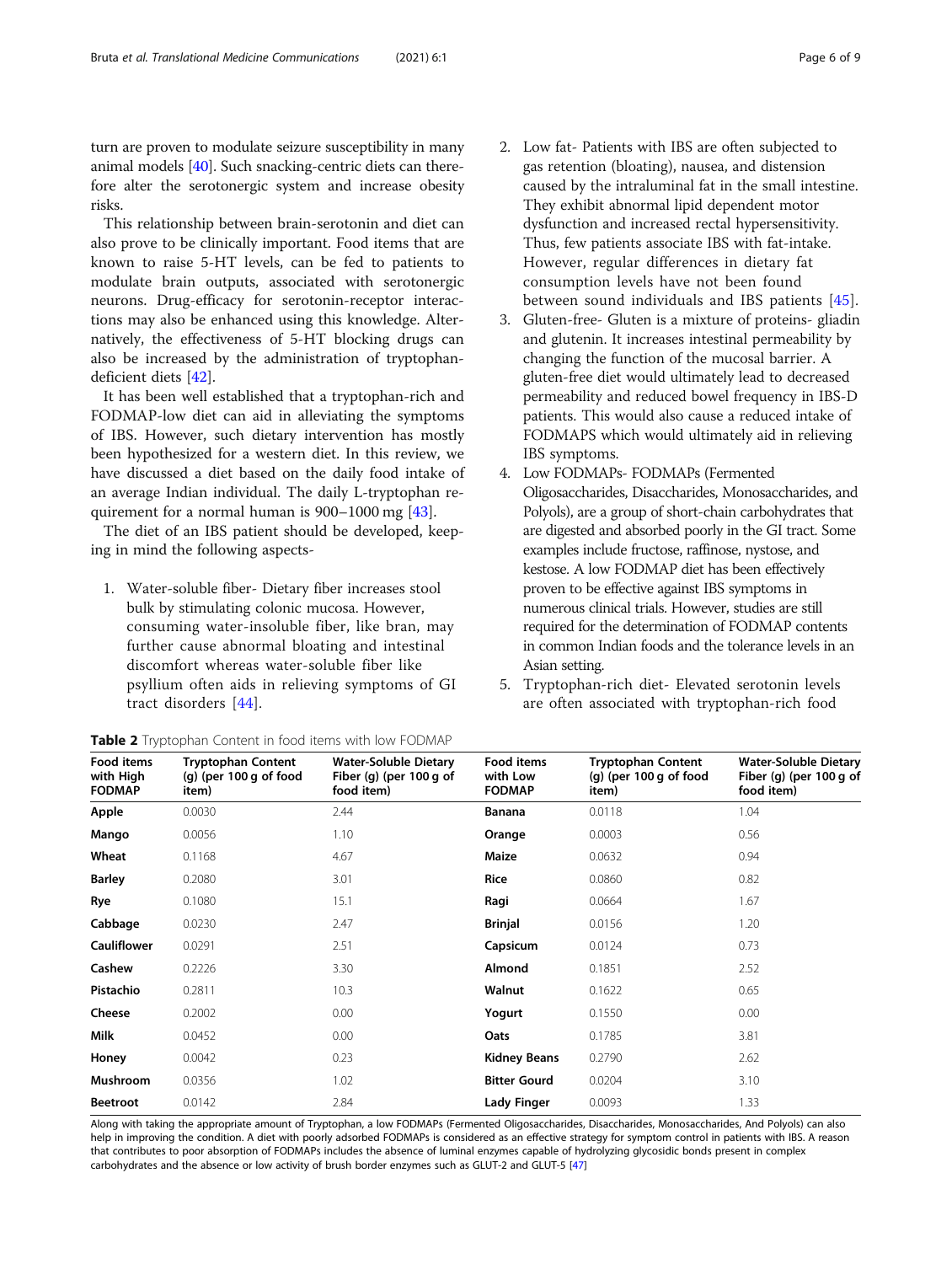| Table 3 An example of Indian ideal diet for IBS patient |  |  |  |  |  |
|---------------------------------------------------------|--|--|--|--|--|
|---------------------------------------------------------|--|--|--|--|--|

| <b>Breakfast</b>                                                                                                                                                                                                                                                 | Mid-Snack                                                                                                                                            | Lunch                                                                                                                                                  | Mid-Snack                                                            | <b>Dinner</b>                                                                                                                                                                                                                                                                                                                                                              |
|------------------------------------------------------------------------------------------------------------------------------------------------------------------------------------------------------------------------------------------------------------------|------------------------------------------------------------------------------------------------------------------------------------------------------|--------------------------------------------------------------------------------------------------------------------------------------------------------|----------------------------------------------------------------------|----------------------------------------------------------------------------------------------------------------------------------------------------------------------------------------------------------------------------------------------------------------------------------------------------------------------------------------------------------------------------|
| 1 bowl of Greek<br><b>Yogurt OatMeal</b><br>1 cup Oats (0.1785 g<br>Trp and $3.81$ g DF) + 1 Banana<br>$(0.0139 \text{ q} \text{ Trp} \text{ and } 1.227 \text{ q} \text{ DF}) +$<br>1 cup water $+$ $\frac{1}{4}$ cup Greek<br>yogurt (0.0949 g Trp and 0 g DF) | 1 bowl Nuts<br>$\frac{1}{2}$ cup<br>Almonds<br>$(0.0925 \text{ g Trp})$<br>and $1.26$ g DF)<br>1/2 cup Walnuts<br>$(0.1054q$ Trp<br>and $0.42$ q DF) | Rajma Chawal (Kidney<br><b>Beans Curry + Rice)</b><br>serving Rice<br>(0.1075 g Trp and 1.025 g<br>DF) + 1 cup Rajma (0.1743 g<br>Trp and $1.63$ g DF) | 2 Medium Sized<br><b>Oranges</b> $(0.00084$ g<br>Trp and 0.784 g DF) | 3-4 Roti (Indian flat Bread) using<br><b>Multigrain Flour</b><br>$\frac{1}{2}$ cup Maida + $\frac{1}{2}$ cup Ragi (0.1031 g Trp<br>and 2.02 g DF) With 1 Cup Capsicum<br><b>Curry</b> (0.0217 g Trp and 1.27 g DF)<br>Or,<br>1 Cup Bhindi Fry (Fried Okra) (0.01729 g<br>Trp and $2.47$ g DF)<br>Or.<br>1 Cup Karela (Bitter Gourd Curry)<br>(0.0252 g Trp and 3.844 g DF) |
| Total = $0.2846$ g Trp and<br>5.037 g DF                                                                                                                                                                                                                         | $Total = 0.1979$<br>g Trp and<br>1.68 g DF                                                                                                           | Total = $0.3879$ g Trp and<br>2.655 g DF                                                                                                               | and 5.037 g DF                                                       | Total = 0.2846 g Trp Total = 0.125 g Trp (Avg.) and 4 g DF                                                                                                                                                                                                                                                                                                                 |

\*DF- Dietary Fiber, Trp- Tryptophan [\[45](#page-8-0)]

consumption. There have been studies that observed a drop in 5- HT serum concentration and reduction in brain-tryptophan, upon administration of a tryptophan-free amino acid mixture.

Diversity in eating habits, patterns, food items, occurs when we move from north to south or east to west India, due to cultural differences, local vegetation, different climatic conditions, social issues, religious beliefs, resources availability, differences in abiotic factors like soil, etc. Many food items, predominant in the Indian diet, possess these qualities and have been listed in (Table [2\)](#page-5-0) [[46](#page-8-0)].

By contrast, about three-fourths of the population in the United States has an eating pattern that is low in vegetables, fruits, dairy, and oils. More than half of the population is exceeding total grain, total protein, saturated fats, sodium, and added sugar recommendations revealing an eating pattern too high in calories.

Along with taking the appropriate amount of Tryptophan, a low FODMAPs (Fermented Oligosaccharides, Disaccharides, Monosaccharides, And Polyols) can also help in improving the condition. A diet with poorly adsorbed FODMAPs is considered as an effective strategy for symptom control in patients with IBS. A reason that contributes to poor absorption of FODMAPs includes the absence of luminal enzymes capable of hydrolyzing glycosidic bonds present in complex carbohydrates and the absence or low activity of brush border enzymes such as GLUT-2 and GLUT-5 [[46](#page-8-0)].

As an example, the above data has been used to formulate an ideal diet for IBS patients in (Table 3) which will fulfill the daily tryptophan requirements (900-1000 mg) and dietary fiber requirements(15-20 g) while keeping the low and high FODMAPs food items in balance.

#### Conclusion and limitations

The interconnection of all bodily functions is evident when we examine the 'Happy Hormone'- serotonin and trace its functioning from acting as a neurotransmitter

to playing an important role in the development of gastrointestinal disorders like Irritable bowel syndrome. Our dietary intake plays a key role in the regulation of IBS, and this information has been utilized to narrow down on food items in the Indian diet which possess all five qualities of being gluten-free, low in fat, low in FODMAP content, rich in tryptophan, and possessing water-soluble fibers.

A limitation of this study would be the absence of a professionally prescribed diet. The regime mentioned in the results of this review is concluded based on readings and analysis of existing literature and is derived from previously-concluded trials.

#### Abbreviations

5-HT: 5-Hydroxytryptamine; IBS: Irritable Bowel Syndrome; EC: Enterochromaffin; TPH1: Tryptophan hydroxylase-1; CBT: Cognitive Behavior Therapy; FODMAP: Fermented Oligosaccharides, Disaccharides, Monosaccharides, And Polyols; CHT: Colon HydroTherapy; GLUT-1: Glucose Transporter-1; GLUT-2: Glucose Transporter-2; GI: Gastrointestinal; IBS-D: Irritable Bowel Syndrome-Diarrhea; IBS-C: Irritable Bowel Syndrome-Constipation; IBS-M: Irritable Bowel Syndrome-Mixed type; DSM: Diagnostic and Statistical Manual of mental disorders

#### Acknowledgments

We would like to express our special thanks and gratitude to the Department of Biochemistry, Shaheed Rajguru College of Applied Sciences for Women, University of Delhi, for providing us with valuable opportunities and shaping us into able individuals.

#### Declarations

Data sharing not applicable to this article as no datasets were generated or analyzed during the current study.

#### Authors' contributions

The review article was envisaged by Khushi Bruta, Vanshika, Kishnoor Bhasin, Dr. Bhawana and all are equal contributors in drafting the manuscript and performing the literature search. Dr. Bhawana also guided us throughout the process and helped us bridge our idea across to a wider community. The authors read and approved the final manuscript.

#### Funding

No funding source is available.

# Ethics approval and consent to participate

Not applicable.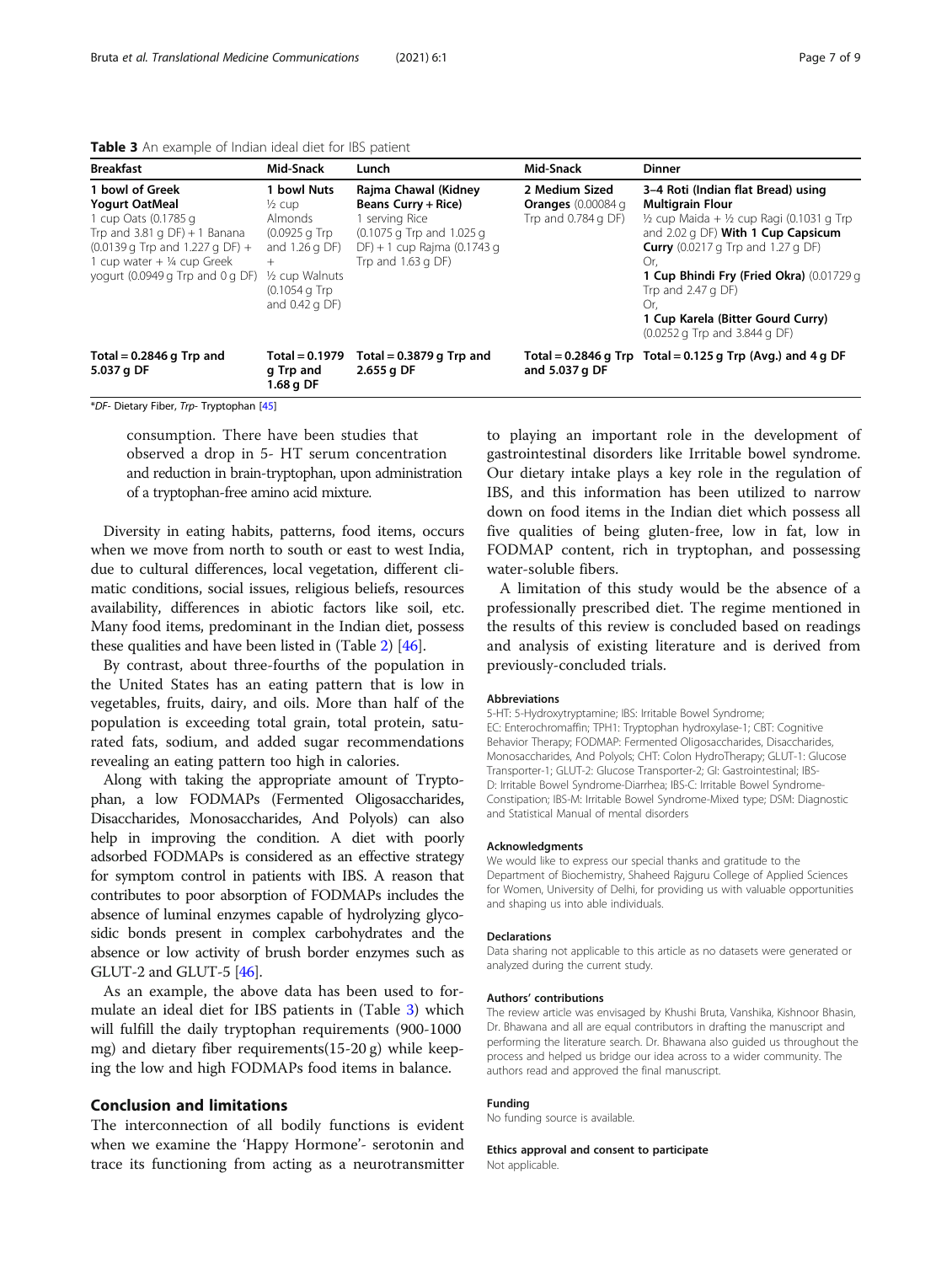#### <span id="page-7-0"></span>Consent for publication

Not applicable.

#### Competing interests

The authors declare that they have no competing interests.

Received: 27 October 2020 Accepted: 15 December 2020 Published online: 05 January 2021

#### References

- 1. Kendig DM, Grider JR. Serotonin and colonic motility. Neurogastroenterol Motil. 2015;27(7):899–905.
- 2. Kadowaki M, Wang XO, Shimatani H, Yoneda S, Takaki M. 5-HT4 receptor enhances the propulsive power of the peristaltic reflex in the rat distal colon. Auton Neurosci. 2002;99(1):62–5.
- 3. Martin AM, Young RL, Leong L, Rogers GB, Spencer NJ, Jessup CF, et al. The diverse metabolic roles of peripheral serotonin. Endocrinology. 2017;158(5): 1049–63.
- 4. Budhoo MR, Harris RP, Kellum JM. 5-Hydroxytryptamine-induced cl− transport is mediated by 5-HT3 and 5-HT4 receptors in the rat distal colon. Eur J Pharmacol. 1996;298(2):137–44.
- 5. Burleigh DE, Borman RA. Short-circuit current responses to 5 hydroxytryptamine in human ileal mucosa are mediated by a 5-HT4 receptor. Eur J Pharmacol. 1993;241(1):125–8.
- 6. Siriwardena A, Kellum JM Jr. A 5-HT2 receptor mediates serotonin-induced electrolyte transport in rat left colon. J Surg Res. 1993;55(3):323–9.
- 7. Mohammad-Zadeh LF, Moses L, Gwaltney-Brant SM. Serotonin: a review. J Vet Pharmacol Ther. 2008;31(3):187–99.
- 8. Imada-Shirakata Y, Kotera T, Ueda S, Okuma M. Serotonin activates electrolyte transport via 5-HT2AReceptor in rat colonic crypt cells. Biochem Biophys Res Commun. 1997;230(2):437–41.
- Tuo BG, Isenberg JI. Effect of 5-hydroxytryptamine on duodenal mucosal bicarbonate secretion in mice. Gastroenterology. 2003;125(3):805–14.
- 10. Tuo BG, Sellers Z, Paulus P, Barrett KE, Isenberg JI. 5-HT induces duodenal mucosal bicarbonate secretion via cAMP-and Ca2+−dependent signaling pathways and 5-HT4 receptors in mice. Am J Physiol-Gastrointest Liver Physiol. 2004;286(3):G444–51.
- 11. Cho HJ, Callaghan B, Bron R, Bravo DM, Furness JB. Identification of enteroendocrine cells that express TRPA1 channels in the mouse intestine. Cell Tissue Res. 2014;356(1):77–82.
- 12. Watanabe H, Akasaka D, Ogasawara H, Sato K, Miyake M, Saito K, et al. Peripheral serotonin enhances lipid metabolism by accelerating bile acid turnover. Endocrinology. 2010;151(10):4776–86.
- 13. Raybould HE, Glatzle J, Robin C, Meyer JH, Phan T, Wong H, et al. Expression of 5-HT3 receptors by extrinsic duodenal afferents contribute to intestinal inhibition of gastric emptying. Am J Physiol-Gastrointest Liver Physiol. 2003; 284(3):G367–72.
- 14. LePard KJ, Stephens RL. Serotonin inhibits gastric acid secretion through a 5-hydroxytryptamine1-like receptor in the rat. J Pharmacol Exp Ther. 1994; 270(3):1139–44.
- 15. Wøjdemann M, Wettergren A, Hartmann B, Holst JJ. Glucagon-like peptide-2 inhibits centrally induced antral motility in pigs. Scand J Gastroenterol. 1998; 33(8):828–32.
- 16. Wøjdemann M, Wettergren A, Hartmann B, Hilsted L, Holst JJ. Inhibition of sham feeding-stimulated human gastric acid secretion by glucagon-like peptide-2. J Clin Endocrinol Metabol. 1999;84(7):2513–7.
- 17. Jenkins TA, Nguyen JC, Polglaze KE, Bertrand PP. Influence of tryptophan and serotonin on mood and cognition with a possible role of the gut-brain axis. Nutrients. 2016;8(1):56.
- 18. Margolis KG, Stevanovic K, Li Z, Yang QM, Oravecz T, Zambrowicz B, et al. Pharmacological reduction of mucosal but not neuronal serotonin opposes inflammation in mouse intestine. Gut. 2014;63(6):928–37.
- 19. Zelkas L, Raghupathi R, Lumsden AL, Martin AM, Sun E, Spencer NJ, et al. Serotonin-secreting enteroendocrine cells respond via diverse mechanisms to acute and chronic changes in glucose availability. Nutr Metab. 2015;12(1):1–9.
- 20. Manocha M, Khan WI. Serotonin and GI disorders: an update on clinical and experimental studies. Clin Transl Gastroenterol. 2012;3(4):e13.
- 21. Fitzgerald P, Cassidy Eugene M, Clarke G, Scully P, Barry S, Quigley Eamonn MM, et al. Tryptophan catabolism in females with irritable bowel syndrome:

relationship to interferon-gamma, severity of symptoms and psychiatric comorbidity. Neurogastroenterol Motil. 2008;20(12):1291–7.

- 22. Clarke G, Fitzgerald P, Crvan JF, Cassidy EM, Ouigley EM, Dinan TG, Tryptophan degradation in irritable bowel syndrome: evidence of indoleamine 2, 3-dioxygenase activation in a male cohort. BMC Gastroenterol. 2009;9(1):1–7.
- 23. Coates MD, Mahoney CR, Linden DR, Sampson JE, Chen J, Blaszyk H, et al. Molecular defects in mucosal serotonin content and decreased serotonin reuptake transporter in ulcerative colitis and irritable bowel syndrome. Gastroenterology. 2004;126(7):1657–64.
- 24. Tack J, Broekaert D, Corsetti M, Fischler B, Janssens J. Influence of acute serotonin reuptake inhibition on colonic sensorimotor function in man. Aliment Pharmacol Ther. 2006;23(2):265–74.
- 25. Coates MD, Johnson AC, Greenwood-van Meerveld B, Mawe GM. Effects of serotonin transporter inhibition on gastrointestinal motility and colonic sensitivity in the mouse. Neurogastroenterol Motil. 2006;18(6):464–71.
- 26. Sikander A, Rana SV, Sinha SK, Prasad KK, Arora SK, Sharma SK, et al. Serotonin transporter promoter variant: analysis in Indian IBS patients and control population. J Clin Gastroenterol. 2009;43(10):957–61.
- 27. Houghton LA, Atkinson W, Whitaker RP, Whorwell PJ, Rimmer MJ. Increased platelet depleted plasma 5-hydroxytryptamine concentration following meal ingestion in symptomatic female subjects with diarrhoea predominant irritable bowel syndrome. Gut. 2003;52(5):663–70.
- 28. Atkinson W, Lockhart S, Whorwell PJ, Keevil B, Houghton LA. Altered 5 hydroxytryptamine signaling in patients with constipation-and diarrheapredominant irritable bowel syndrome. Gastroenterology. 2006;130(1):34–43.
- 29. Dunlop SP, Coleman NS, Blackshaw E, Perkins AC, Singh G, Marsden CA, et al. Abnormalities of 5-hydroxytryptamine metabolism in irritable bowel syndrome. Clin Gastroenterol Hepatol. 2005;3(4):349–57.
- 30. David DA. Irritable bowel syndrome: psychological comorbidities and cognitive behavioural therapy. A review of the literature. Gastrointest Nurs. 2012;10(10):44–50.
- 31. Mousavi T, Nikfar S, Abdollahi M. An update on efficacy and safety considerations for the latest drugs used to treat irritable bowel syndrome. Expert Opin Drug Metab Toxicol. 2020;16(7):583–604.
- Young SN. How to increase serotonin in the human brain without drugs. J Psych Neurosci. 2007;32(6):394.
- 33. Maleki BH, Tartibian B, Mooren FC, FitzGerald LZ, Krüger K, Chehrazi M, et al. Low-to-moderate intensity aerobic exercise training modulates irritable bowel syndrome through antioxidative and inflammatory mechanisms in women: results of a randomized controlled trial. Cytokine. 2018;102:18–25.
- 34. Fadda F. Tryptophan-free diets: a physiological tool to study brain serotonin function. Physiology. 2000;15(5):260–4.
- 35. Chang FY, Lu CL. Treatment of irritable bowel syndrome using complementary and alternative medicine. J Chin Med Assoc. 2009;72(6): 294–300.
- 36. Heijnen S, Hommel B, Kibele A, Colzato LS. Neuromodulation of aerobic exercise—a review. Front Psychol. 2016;6:1890.
- 37. Thompson WG. Irritable bowel syndrome: a management strategy. Best Pract Res Clin Gastroenterol. 1999;13(3):453–60.
- Richard DM, Dawes MA, Mathias CW, Acheson A, Hill-Kapturczak N, Dougherty DM. L-tryptophan: basic metabolic functions, behavioral research and therapeutic indications. Int J Tryptophan Res. 2009;2: IJTR-S2129.
- 39. Biggio G, Fadda F, Fanni P, Tagliamonte A, Gessa GL. Rapid depletion of serum tryptophan, brain tryptophan, serotonin and 5-hydroxyindoleacetic acid by a tryptophan-free diet. Life Sci. 1974;14(7):1321–9.
- 40. Fernstrom JD, Wurtman RJ. Brain serotonin content: increase following ingestion of carbohydrate diet. Science. 1971;174(4013):1023–5.
- 41. Koopman KE, Booij J, Fliers E, Serlie MJ, La Fleur SE. Diet-induced changes in the lean brain: hypercaloric high-fat-high-sugar snacking decreases serotonin transporters in the human hypothalamic region. Mol Metab. 2013; 2(4):417–22.
- 42. Fernstrom JD. Modification of brain serotonin by the diet. Annu Rev Med. 1974;25(1):1–8.
- 43. El-Salhy M, Ystad SO, Mazzawi T, Gundersen D. Dietary fiber in irritable bowel syndrome. Int J Mol Med. 2017;40(3):607–13.
- 44. Mullie P, Godderis L, Clarys P. Determinants and nutritional implications associated with low-fat food consumption. Appetite. 2012;58(1):34–8.